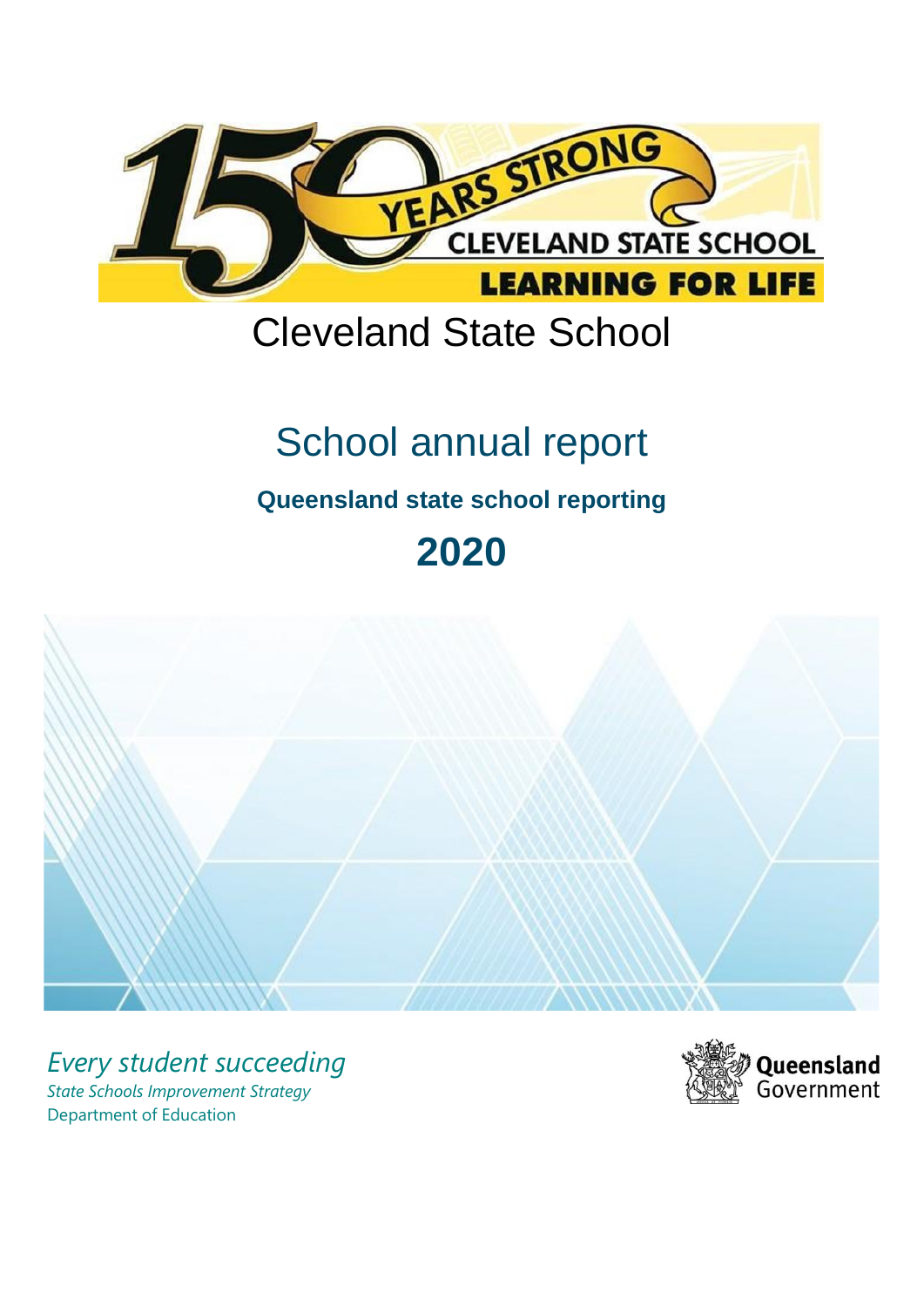

#### **Contact details**

| <b>Postal</b><br><b>Address</b> | PO Box 194 Cleveland 4163       |
|---------------------------------|---------------------------------|
| <b>Phone</b>                    | $(07)$ 3488 1333                |
| <b>Fax</b>                      | $(07)$ 3488 1300                |
| Email                           | principal@clevelandss.eq.edu.au |
| Website                         | https://clevelandss.eq.edu.au   |



#### **Disclaimer**

The materials presented in this report are distributed by the Department of Education (the department) as an information source only. The information and data in this report is subject to change without notice.

The department makes no statements, representations, or warranties about the accuracy or completeness of, and you should not rely on, any information contained in this report.

The department disclaim all responsibility and all liability (including without limitation, liability in negligence) for all expenses, losses, damages and costs you might incur as a<br>result of the information in this report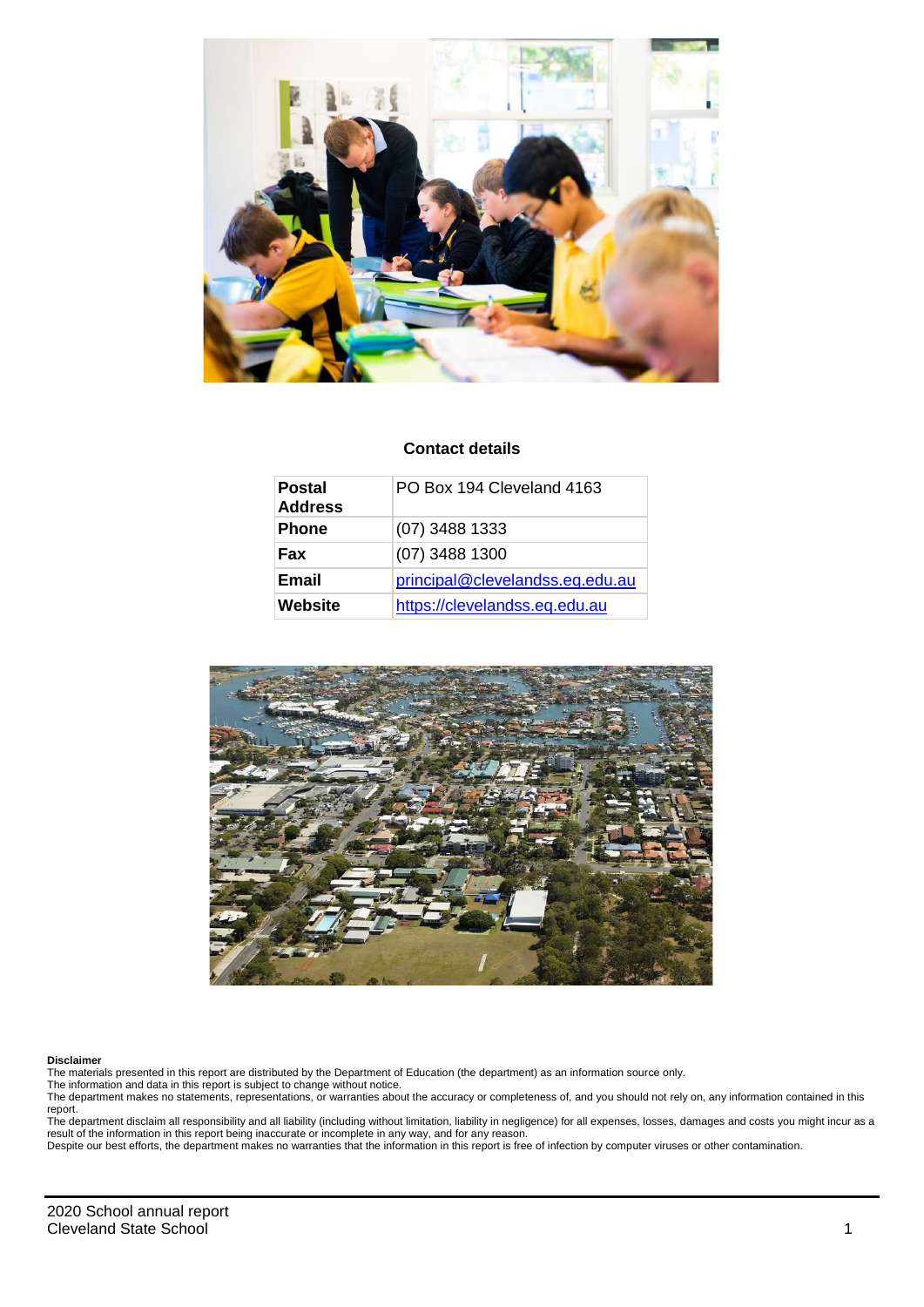Together - Every Child, Every Chance, Every day is the guiding philosophy that shapes the efforts of the Cleveland State School community to provide quality education for all learners. For over 150 years our school has been an integral part of the local community, establishing itself as a well-respected, well-resourced school with a dedicated team of staff and volunteers who support and encourage learners to experience daily success. When asked about our school, students talk about relationships, connection and the quality of their teachers. Our consistent teaching approach, known as the 'Cleveland Way' encompasses not only the highest quality teaching strategies from prep to year 6, but how we go about 'wrapping around' students and families with our innovative wellbeing program. Our school community love the friendly atmosphere of our school. We believe quality education is best achieved with a strong three-way partnership, with all of us working together to ensure learning success.

| <b>Coeducational or single sex</b> | Coeducational                                                                                                                                                                           |
|------------------------------------|-----------------------------------------------------------------------------------------------------------------------------------------------------------------------------------------|
| <b>Independent Public School</b>   | Yes                                                                                                                                                                                     |
| Year levels offered in 2020        | Prep Year - Year 6                                                                                                                                                                      |
| Webpages                           | Additional information about Queensland state schools is located on the:<br>My School website<br>Queensland Government data website<br>Queensland Government schools directory website. |

# **Characteristics of the student body**

## **Student enrolments**

#### **Table 1: Student enrolments by year level**

|                   |      | <b>February</b> |      |      | <b>August</b> |      |  |  |
|-------------------|------|-----------------|------|------|---------------|------|--|--|
| <b>Year Level</b> | 2018 | 2019            | 2020 | 2018 | 2019          | 2020 |  |  |
| <b>Prep Year</b>  | 91   | 88              | 77   | 92   | 84            | 76   |  |  |
| Year 1            | 81   | 95              | 82   | 82   | 96            | 81   |  |  |
| Year 2            | 101  | 86              | 98   | 104  | 90            | 97   |  |  |
| Year 3            | 117  | 105             | 93   | 116  | 104           | 92   |  |  |
| Year 4            | 93   | 129             | 101  | 97   | 124           | 101  |  |  |
| Year 5            | 109  | 102             | 127  | 108  | 102           | 125  |  |  |
| Year <sub>6</sub> | 106  | 113             | 99   | 107  | 113           | 98   |  |  |
| <b>Total</b>      | 698  | 718             | 677  | 706  | 713           | 670  |  |  |

Notes

1. Student counts include headcount of all full- and part-time students at the school.

## **Average class sizes**

#### **Table 2: Average class size information for each phase of schooling**

| <b>Year Levels</b> | 2018 | 2019 | 2020 |
|--------------------|------|------|------|
| Prep – Year 3      | 24   | 23   | 23   |
| Year 4 – Year 6    | っっ   | 26   | 26   |

Notes

1. Classes are measured against the target of 25 students per teacher in Prep to Year 3 and Years 11 to 12, and target of 28 students per teacher in Years 4 to 10. Where composite classes exist across cohorts (e.g. Year 3/4) the class size targets would be the lower cohort target.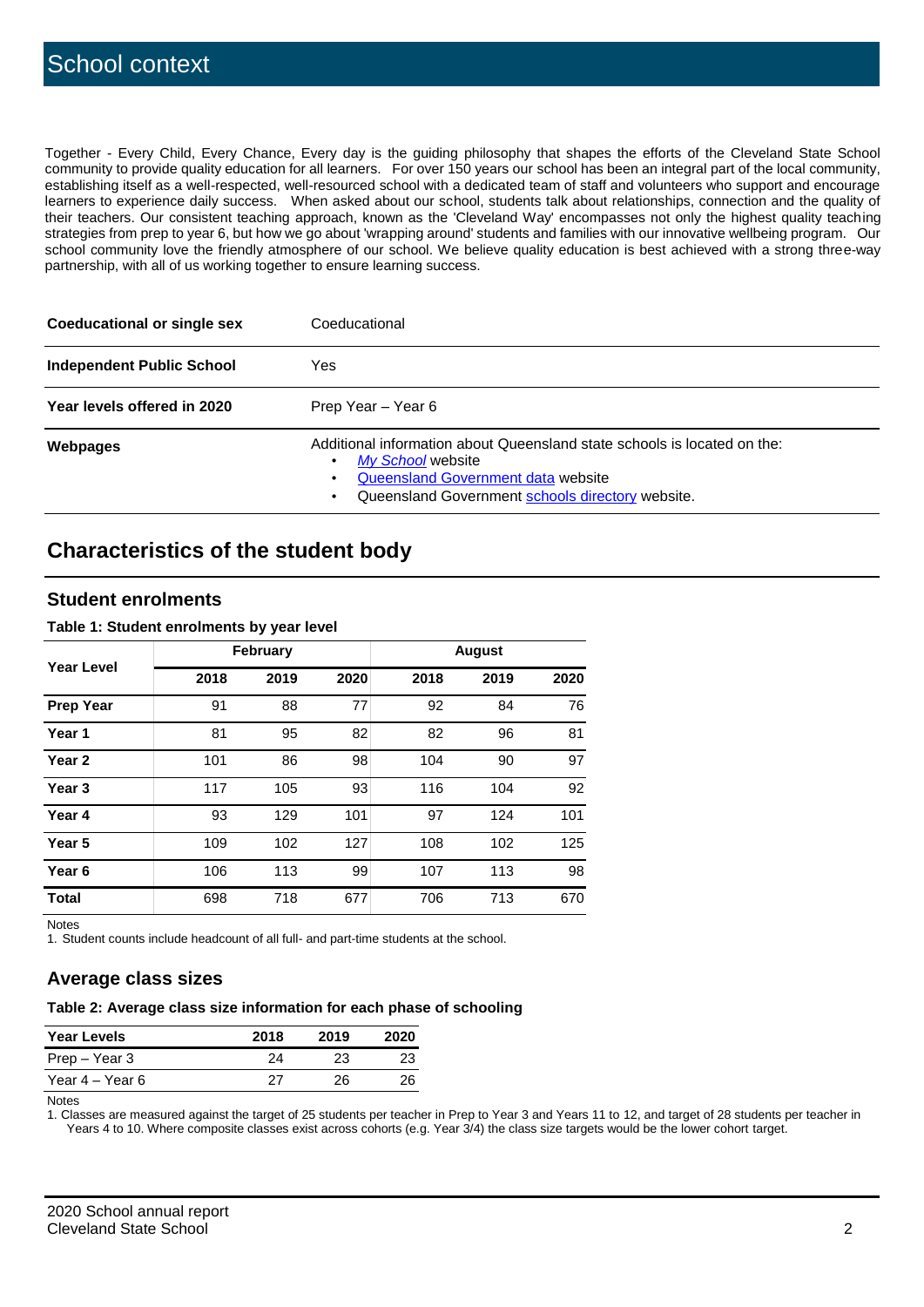## **Parent, student and staff satisfaction**

Tables 3–5 show selected items from the Parent/Caregiver, Student and Staff School Opinion Surveys. In response to the COVID-19 pandemic, the annual school opinion surveys of students, teachers and staff were not administered in 2020.

For state level information go to the *[School Opinion Survey](https://qed.qld.gov.au/publications/reports/statistics/schooling/schools/schoolopinionsurvey)* [webpage.](https://qed.qld.gov.au/publications/reports/statistics/schooling/schools/schoolopinionsurvey)

#### **Table 3: Parent/Caregiver Survey**

| Percentage of parents/caregivers who agree <sup>1</sup> that:                                               | 2018  | 2019  | 2020 |
|-------------------------------------------------------------------------------------------------------------|-------|-------|------|
| My child is getting a good education at this school.                                                        | 91.5% | 96.4% |      |
| This is a good school.                                                                                      | 93.5% | 98.2% |      |
| My child likes being at this school. <sup>2</sup>                                                           | 95.7% | 94.7% |      |
| My child feels safe at this school. <sup>2</sup>                                                            | 97.9% | 94.7% |      |
| My child's learning needs are being met at this school. <sup>2</sup>                                        | 91.5% | 96.5% |      |
| My child is making good progress at this school. <sup>2</sup>                                               | 91.5% | 94.6% |      |
| Teachers at this school expect my child to do his or her best. <sup>2</sup>                                 | 95.7% | 98.2% |      |
| Teachers at this school provide my child with useful feedback about his or her school<br>work. <sup>2</sup> | 89.4% | 96.4% |      |
| Teachers at this school motivate my child to learn. <sup>2</sup>                                            | 87.2% | 94.7% |      |
| Teachers at this school treat students fairly. <sup>2</sup>                                                 | 86.7% | 94.7% |      |
| I can talk to my child's teachers about my concerns. <sup>2</sup>                                           | 87.2% | 96.4% |      |
| This school works with me to support my child's learning. <sup>2</sup>                                      | 83.0% | 96.2% |      |
| This school takes parents' opinions seriously. <sup>2</sup>                                                 | 76.2% | 90.4% |      |
| Student behaviour is well managed at this school. <sup>2</sup>                                              | 73.3% | 91.1% |      |
| This school looks for ways to improve. <sup>2</sup>                                                         | 86.4% | 96.4% |      |
| This school is well maintained. <sup>2</sup>                                                                | 93.5% | 85.7% |      |

Notes

1. *Agree* represents the percentage of respondents who Somewhat Agree, Agree or Strongly Agree with the statement.

2. Nationally agreed parents/caregiver items.

3. DW = Data withheld to ensure confidentiality.

**Table 4: Student Survey**

| Percentage of students who agree <sup>1</sup> that:                            | 2018  | 2019   | 2020 |
|--------------------------------------------------------------------------------|-------|--------|------|
| I am getting a good education at my school.                                    | 97.0% | 100.0% |      |
| I like being at my school. <sup>2</sup>                                        | 96.1% | 98.0%  |      |
| I feel safe at my school. <sup>2</sup>                                         | 95.0% | 96.0%  |      |
| My teachers motivate me to learn. <sup>2</sup>                                 | 97.0% | 98.0%  |      |
| My teachers expect me to do my best. <sup>2</sup>                              | 98.0% | 100.0% |      |
| My teachers provide me with useful feedback about my school work. <sup>2</sup> | 98.0% | 99.0%  |      |
| Teachers at my school treat students fairly. <sup>2</sup>                      | 89.2% | 97.0%  |      |
| I can talk to my teachers about my concerns. <sup>2</sup>                      | 84.3% | 93.0%  |      |
| My school takes students' opinions seriously. <sup>2</sup>                     | 87.1% | 97.0%  |      |
| Student behaviour is well managed at my school. <sup>2</sup>                   | 88.2% | 93.0%  |      |
| My school looks for ways to improve. <sup>2</sup>                              | 98.0% | 99.0%  |      |
| My school is well maintained. <sup>2</sup>                                     | 89.2% | 95.0%  |      |
| My school gives me opportunities to do interesting things. <sup>2</sup>        | 94.1% | 94.9%  |      |

Notes

1. *Agree* represents the percentage of respondents who Somewhat Agree, Agree or Strongly Agree with the statement.

2. Nationally agreed student items.

3. DW = Data withheld to ensure confidentiality.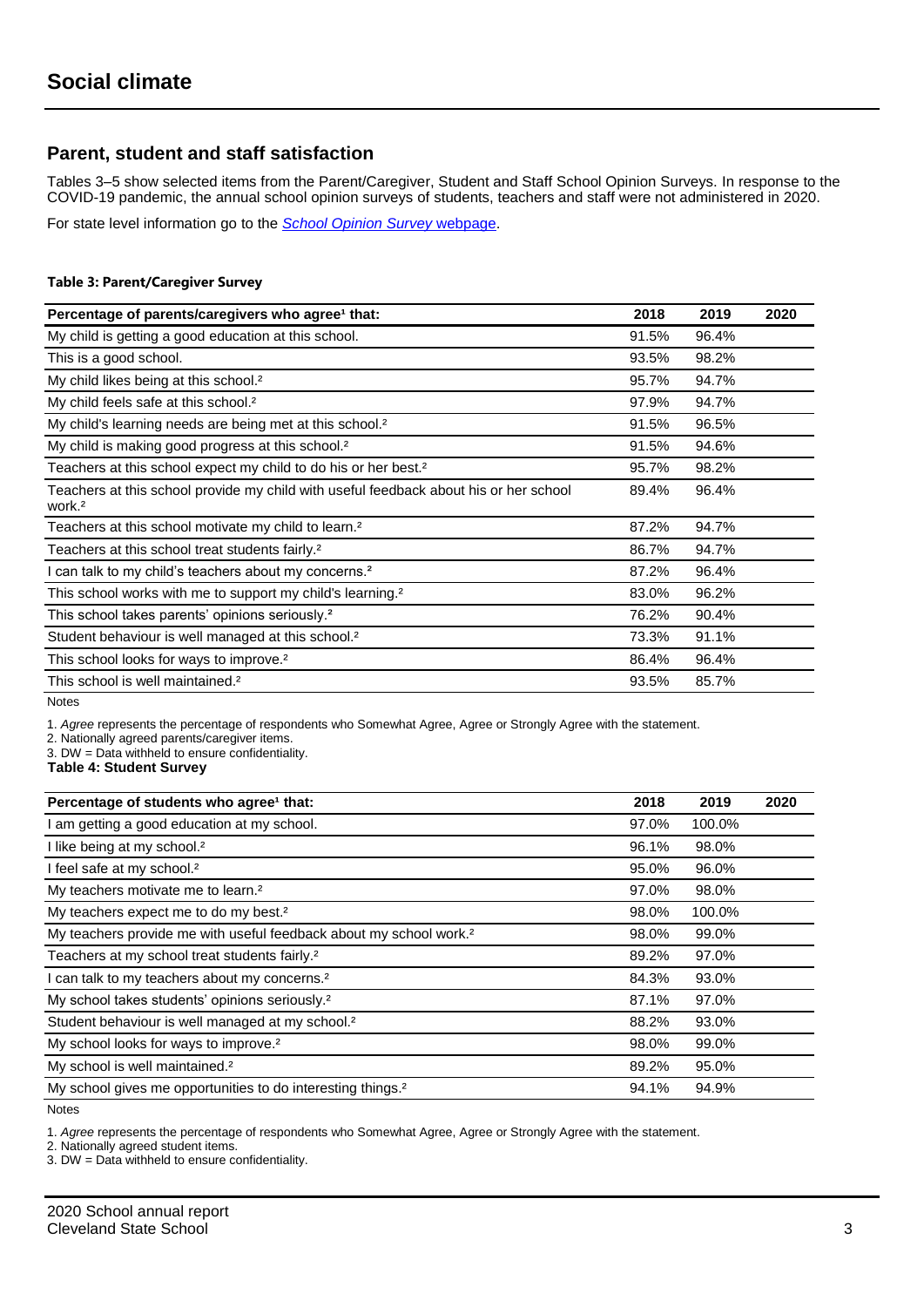#### **Table 5: Staff Survey**

| Percentage of staff who agree <sup>1</sup> that:                                                            | 2018  | 2019   | 2020 |
|-------------------------------------------------------------------------------------------------------------|-------|--------|------|
| I enjoy working at this school.                                                                             | 95.8% | 100.0% |      |
| I feel this school is a safe place in which to work.                                                        | 95.8% | 100.0% |      |
| I receive useful feedback about my work at this school.                                                     | 79.2% | 81.1%  |      |
| I feel confident embedding Aboriginal and Torres Strait Islander perspectives across the<br>learning areas. | 79.3% | 72.7%  |      |
| Students are treated fairly at this school.                                                                 | 93.8% | 97.2%  |      |
| Student behaviour is well managed at this school.                                                           | 78.7% | 81.1%  |      |
| Staff are well supported at this school.                                                                    | 87.5% | 86.5%  |      |
| This school takes staff opinions seriously.                                                                 | 83.0% | 86.1%  |      |
| This school looks for ways to improve.                                                                      | 91.7% | 94.6%  |      |
| This school is well maintained.                                                                             | 91.7% | 86.5%  |      |
| This school gives me opportunities to do interesting things.                                                | 89.4% | 100.0% |      |

Notes

1. *Agree* represents the percentage of respondents who Somewhat Agree, Agree or Strongly Agree with the statement.

2. DW = Data withheld to ensure confidentiality.

## **Description of how this school manages non-attendance**

Queensland state schools manage non-attendance in line with the Queensland Department of Education procedures: *[Managing](https://ppr.qed.qld.gov.au/pp/managing-student-absences-and-enforcing-enrolment-and-attendance-at-state-schools-procedure)  [Student Absences and Enforcing Enrolment and Attendance](https://ppr.qed.qld.gov.au/pp/managing-student-absences-and-enforcing-enrolment-and-attendance-at-state-schools-procedure) at State Schools*; and *[Roll Marking in State Schools,](https://ppr.qed.qld.gov.au/pp/roll-marking-in-state-schools-procedure)*which outline processes for managing and recording student attendance and absenteeism.

Electronic Class Rolls are marked at the beginning of the day and at the commencement of the afternoon session. Children who arrive after school has commenced (9.00am) are to report to the school administration building to receive a late slip. This late slip is then handed to the

child's classroom teacher so that late attendance to class can be recorded.

Following advice from the class teacher's roll marking, same day notification occurs for students absent via a messaging service, where it expected parents/caregivers receive and respond with explanatory information as to the reason for non-attendance. This can be done via a written note, Skoolbag, Qparents, email or the office phone number. This is updated electronically and stored.

The school will contact parent/carers if there have been a number of unexplained or high absences reported.

A regular review of attendance is conducted to identify students with a high level of absenteeism. Parents are asked to provide a justification for a high level of absenteeism.

Our school very much supports the Every Day Counts initiative by the Department of Education:

- Regular newsletter articles
- Promotion of attendance with Class Teachers
- Ongoing wrap around support for students and families

## **School disciplinary absences**

#### **Table 6: Count of school disciplinary absences at this school**

| Type of school disciplinary absence | 2018 | 2019 | 2020 |
|-------------------------------------|------|------|------|
| <b>Short Suspension</b>             | 21   | 23   | 13   |
| Long Suspension                     |      |      |      |
| Exclusion                           |      |      |      |
| Total                               | 22   | 24   | 13   |

Notes

1. School disciplinary absence (SDA) data is a total of short suspensions (1–10 days), long suspensions (11–20 days), exclusions and cancellations. 2. The number of SDAs is not the number of students who received an SDA as one student may be suspended several times in a school year. Each time a student is suspended it is recorded as an additional SDA. The data does not reflect the outcomes of appeal decisions.

3. 2020 data was impacted by the COVID-19 health emergency. There were significantly fewer SDAs during the home-based learning period (the first five weeks of Term 2) compared to previous years.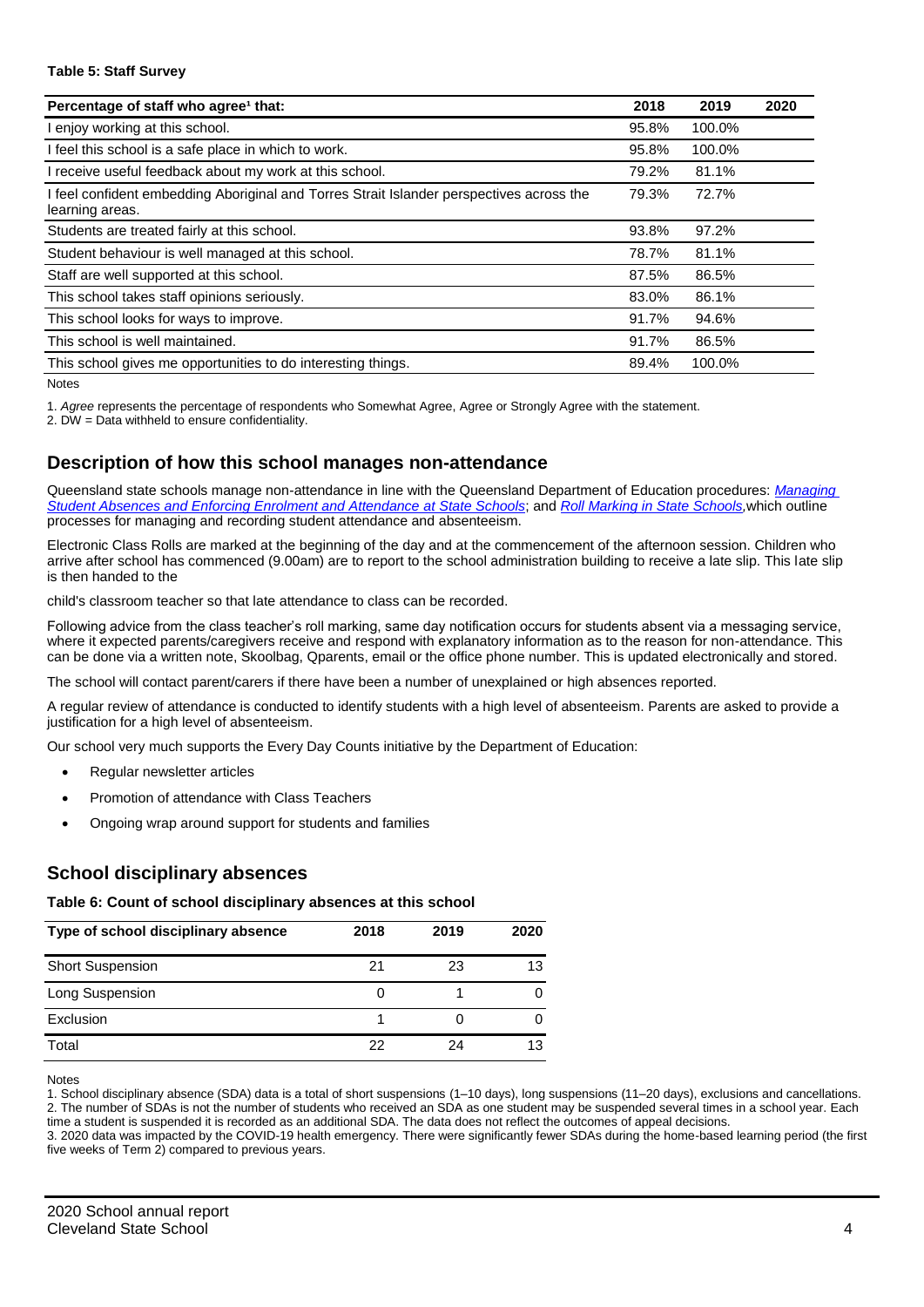# **School funding**

## **School income broken down by funding source**

School income, reported by financial year accounting cycle using standardised national methodologies and broken down by funding source is available via the *[My School](http://www.myschool.edu.au/)* website.

### *How to access our income details*

- 1. Click on the *My School* link [http://www.myschool.edu.au/.](http://www.myschool.edu.au/)
- 2. Enter the school name or suburb of the school you wish to search.

| Search by school name or suburb | <b>School sector</b> | $\checkmark$ | <b>School type</b> | <b>State</b> |  |
|---------------------------------|----------------------|--------------|--------------------|--------------|--|
|                                 |                      |              |                    |              |  |

3. Click on *View School Profile* to access the school's profile.



4. Click on *Finances* and select the appropriate year to view school financial information.

| School profile | <b>NAPLAN</b> | $\checkmark$ | Attendance | <b>Finances</b> | VET in schools | Senior secondary | Schools map |
|----------------|---------------|--------------|------------|-----------------|----------------|------------------|-------------|
|                |               |              |            |                 |                |                  |             |

# Staff profile

# **Teacher standards and qualifications**

The *Teacher registration eligibility requirements: Policy* (p.1) states:

To be eligible for registration, a person must satisfy the Queensland College of Teachers (QCT) that they meet requirements regarding qualification and experience, or have otherwise met the requirements of the *Australian Professional Standards for Teachers* (APST). A person must also satisfy the QCT that they are suitable to teach and meet English language proficiency requirements. All these requirements are specified in the Act and the *Education (Queensland College of Teachers) Regulation 2005* (the Regulation).

The qualifications required for teacher registration are successful completion of either -

- (a) a four-year initial teacher education program including teacher education studies of at least one year (e.g. a Bachelor of Education, or a double Bachelor degree in Science and Teaching) or
- (b) a one-year graduate initial teacher education program following a degree (e.g. a one-year Graduate Diploma of Education (Secondary) after a three-year Bachelor degree) or
- (c) another course of teacher education that the QCT is reasonably satisfied is the equivalent of (a) or (b). These are considered on a case-by-case basis.

For more information, please refer to the following link:

• <https://www.qct.edu.au/registration/qualifications>

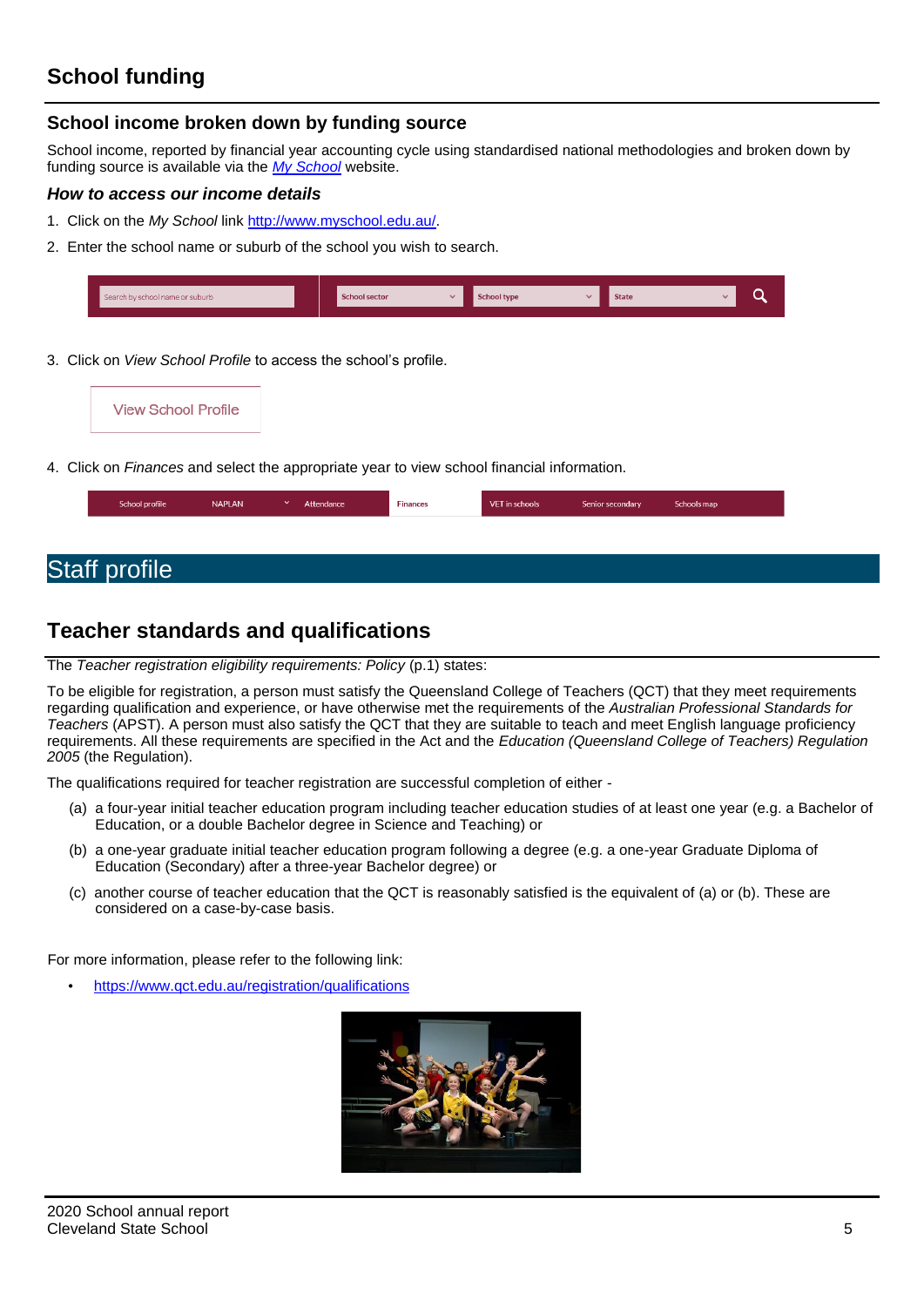# **Workforce composition**

## **Staff composition, including Indigenous staff**

#### **Table 7: Workforce composition for this school**

|                    | <b>Teaching staff</b> |      |      | Non-teaching staff |      |                 | Indigenous staff |      |      |
|--------------------|-----------------------|------|------|--------------------|------|-----------------|------------------|------|------|
| <b>Description</b> | 2018                  | 2019 | 2020 | 2018               | 2019 | 2020            | 2018             | 2019 | 2020 |
| Headcount          | 49                    | 50   | 48   | 26                 | 28   | 30              |                  |      |      |
| <b>FTF</b>         | 44                    | 46   | 43   | 18                 | 19   | 20 <sub>1</sub> |                  |      |      |

Notes

1. Teaching staff includes school leaders.<br>2. Indigenous refers to Aboriginal and Tor 2. Indigenous refers to Aboriginal and Torres Strait Islander people of Australia.<br>3. FTE = full-time equivalent

 $FTE = full-time equivalent$ 

# Student performance

## **Key student outcomes**

### **Student attendance**

Tables 8–9 show attendance rates at this school as percentages. In 2020, the COVID-19 health emergency affected student attendance in Queensland Government schools. Comparisons between 2020 and previous years' attendance data should not be made.

#### **Table 8: Overall student attendance at this school**

| <b>Description</b>                                  | 2018 | 2019 | 2020 |
|-----------------------------------------------------|------|------|------|
| Overall attendance rate for students at this school | 93%  | 92%  | 91%  |

Notes

1. The student attendance rate is based on Semester 1 each year and is generated by dividing the total of full-days and part-days that students attended, and comparing this to the total of all possible days for students to attend, expressed as a percentage.

2. Full-time students only.

#### **Table 9: Student attendance rates for each year level at this school**

| <b>Year Level</b> | 2018 | 2019 | 2020 |
|-------------------|------|------|------|
| Prep Year         | 92%  | 92%  | 92%  |
| Year <sub>1</sub> | 93%  | 92%  | 88%  |
| Year 2            | 93%  | 94%  | 91%  |
| Year <sub>3</sub> | 93%  | 92%  | 92%  |
| Year 4            | 94%  | 92%  | 90%  |
| Year 5            | 93%  | 94%  | 91%  |
| Year 6            | 92%  | 92%  | 93%  |

Notes

1. The student attendance rate is based on Semester 1 each year and is generated by dividing the total of full-days and part-days that students attended, and comparing this to the total of all possible days for students to attend, expressed as a percentage.

2. Full-time students only.

3. DW = Data withheld to ensure confidentiality